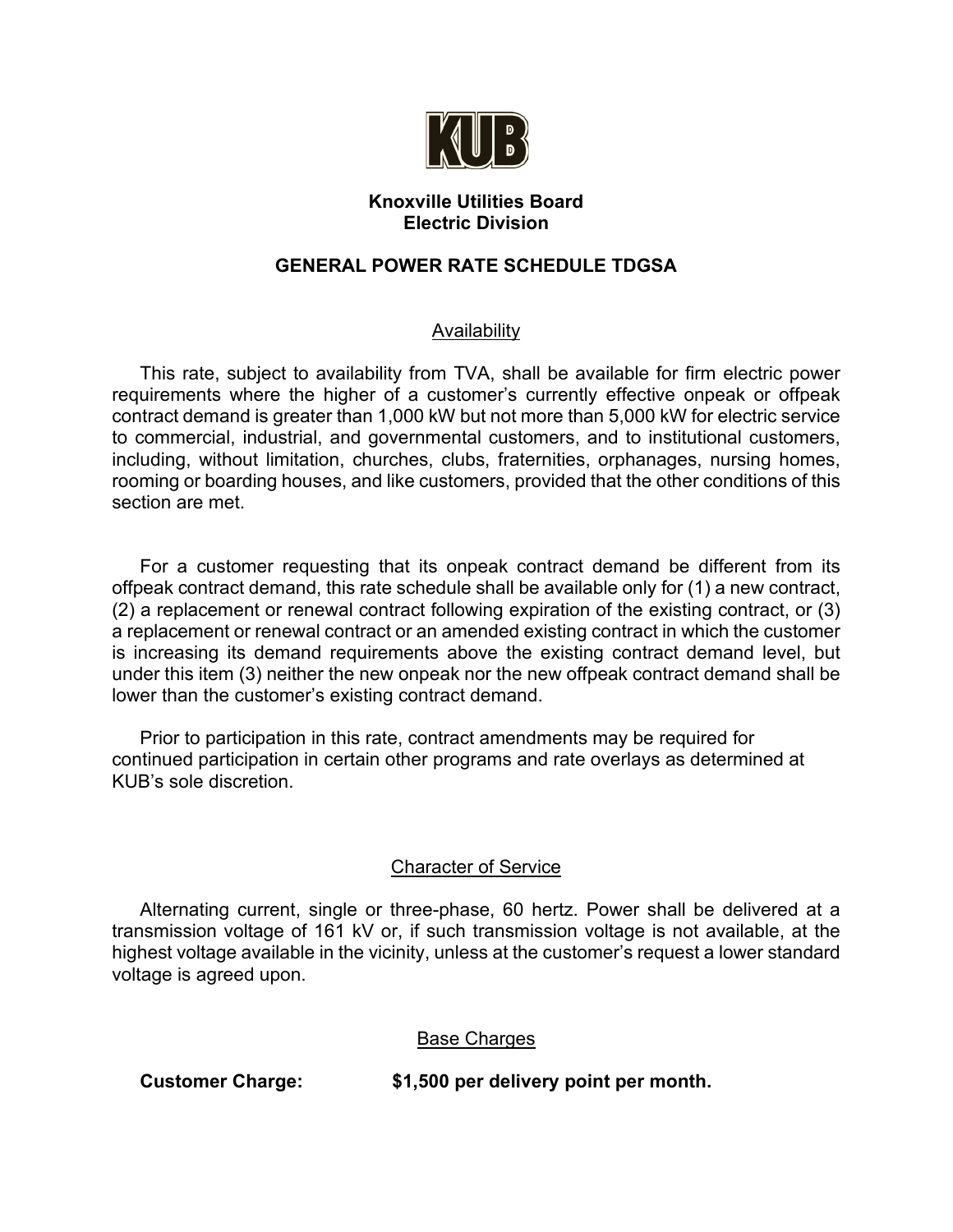# **Administrative Charge: \$700 per delivery point per month.**

| exceeds its onpeak contract demand or (2) the<br>customer's offpeak billing demand exceeds its offpeak<br>contract demand, whichever is higher<br>\$10.00 per kW per month of the customer's onpeak<br>\$7.20 per kW per month of the customer's maximum           |
|--------------------------------------------------------------------------------------------------------------------------------------------------------------------------------------------------------------------------------------------------------------------|
|                                                                                                                                                                                                                                                                    |
|                                                                                                                                                                                                                                                                    |
| \$17.20 per kW per month for each kW of the amount, if<br>any, by which (1) the customer's onpeak billing demand                                                                                                                                                   |
| \$7.20 per kW per month of the customer's maximum                                                                                                                                                                                                                  |
| \$10.00 per kW per month of the customer's onpeak                                                                                                                                                                                                                  |
| \$18.16 per kW per month for each kW of the amount, if<br>any, by which (1) the customer's onpeak billing demand<br>exceeds its onpeak contract demand or (2) the<br>customer's offpeak billing demand exceeds its offpeak<br>contract demand, whichever is higher |
| \$7.20 per kW per month of the customer's maximum                                                                                                                                                                                                                  |
| \$10.96 per kW per month of the customer's onpeak                                                                                                                                                                                                                  |
|                                                                                                                                                                                                                                                                    |

Energy Charge: Summer Period: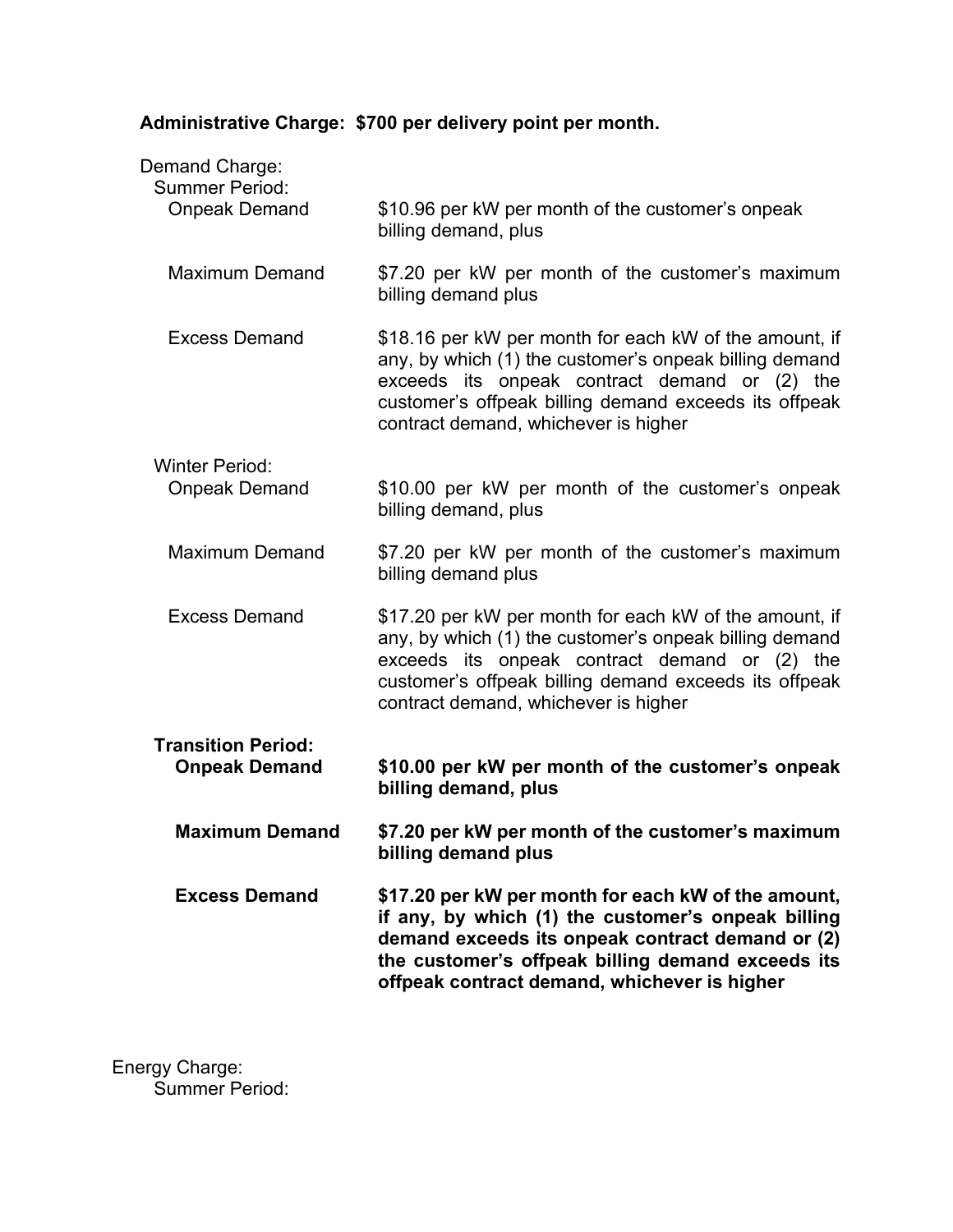| Onpeak                                     | \$0.11625 per kWh per month for all metered onpeak kWh, plus                                                                                                  |
|--------------------------------------------|---------------------------------------------------------------------------------------------------------------------------------------------------------------|
| Offpeak<br>Block 1                         | \$0.08273 per kWh per month for the first 200 hours use of<br>onpeak metered demand multiplied by the ratio of offpeak<br>energy to total energy, plus        |
| Block 2                                    | \$0.04021 per kWh per month for the next 200 hours use of<br>onpeak metered demand multiplied by the ratio of offpeak<br>energy to total energy, plus         |
| Block 3                                    | \$0.03718 per kWh per month for the hours use of onpeak<br>metered demand in excess of 400 hours multiplied by the ratio<br>of offpeak energy to total energy |
| <b>Winter Period:</b><br>Onpeak            | \$0.10095 per kWh per month for all metered onpeak kWh, plus                                                                                                  |
| Offpeak<br>Block 1                         | \$0.08570 per kWh per month for the first 200 hours use of<br>onpeak metered demand multiplied by the ratio of offpeak<br>energy to total energy, plus        |
| Block 2                                    | \$0.04021 per kWh per month for the next 200 hours use of<br>onpeak metered demand multiplied by the ratio of offpeak<br>energy to total energy, plus         |
| Block 3                                    | \$0.03718 per kWh per month for the hours use of onpeak<br>metered demand in excess of 400 hours multiplied by the ratio<br>of offpeak energy to total energy |
| <b>Transition Period:</b><br><b>Onpeak</b> | \$0.08689 per kWh per month for all metered onpeak kWh, plus                                                                                                  |
| <b>Offpeak</b><br><b>Block 1</b>           | \$0.08689 per kWh per month for the first 200 hours use of<br>onpeak metered demand multiplied by the ratio of offpeak<br>energy to total energy, plus        |
| <b>Block 2</b>                             | \$0.04021 per kWh per month for the next 200 hours use<br>of onpeak metered demand multiplied by the ratio of<br>offpeak energy to total energy, plus         |
| <b>Block 3</b>                             | \$0.03718 per kWh per month for the hours use of onpeak                                                                                                       |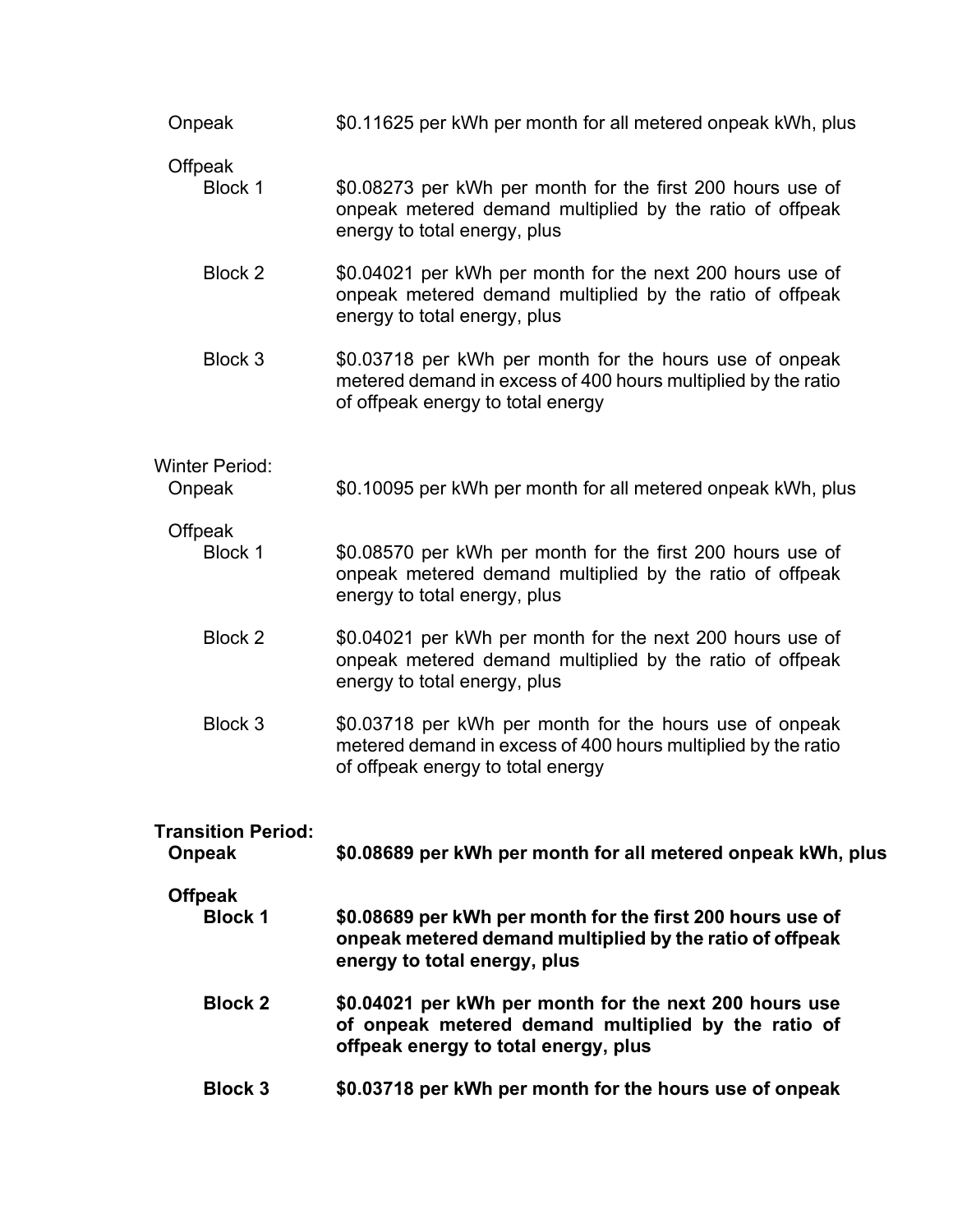# **metered demand in excess of 400 hours multiplied by the ratio of offpeak energy to total energy**

**For the Summer Period, Winter Period, and Transition Period, Offpeak Block 1 energy rates less fuel rate of \$0.02324 per kWh per month shall be applied to the portion, if any, of the minimum offpeak energy takings amount that is greater than the metered energy.**

# Facilities Rental Charge

There shall be no facilities rental charge under this rate schedule for delivery at bulk transmission voltage levels of 161kV or higher. For delivery at less than 161kV, there shall be added to the customer's bill a facilities rental charge. This charge shall be 37 cents per kW per month except for delivery at voltages below 46 kV, in which case the charge shall be 97 cents per kW per month for the first 10,000 kW and 76 cents per kW per month for the excess over 10,000 kW. Such charge shall be applied to the higher of (1) the highest billing demand established during the latest 12-consecutive-month period or (2) the higher of the customer's currently effective onpeak or offpeak contract demand and shall be in addition to all other charges under this rate schedule, including minimum bill charges.

# Reactive Demand Charge

If the reactive demand (in kVAR) is lagging during the 30-consecutive-minute period beginning or ending on a clock hour of the month in which the customer's highest metered demand occurs, there shall be added to the customer's bill a reactive charge of \$1.46 per kVAR of the amount, if any, by which the reactive demand exceeds 33 percent of such metered demand. If the reactive demand (in kVAR) is leading during the 30-consecutiveminute period beginning or ending on a clock hour of the month in which the customer's lowest metered demand (excluding any metered demands which are less than 25 percent of the highest metered demand) occurs, there shall be added to the customer's bill a reactive charge of \$1.14 per kVAR of the amount of reactive demand. Such charges shall be in addition to all other charges under this rate schedule, including minimum bill charges.

#### Adjustment

Charges under this rate schedule may be increased or decreased to reflect changes in purchased power costs as determined by any purchased power adjustment adopted by the Board.

# Determination of Seasonal Periods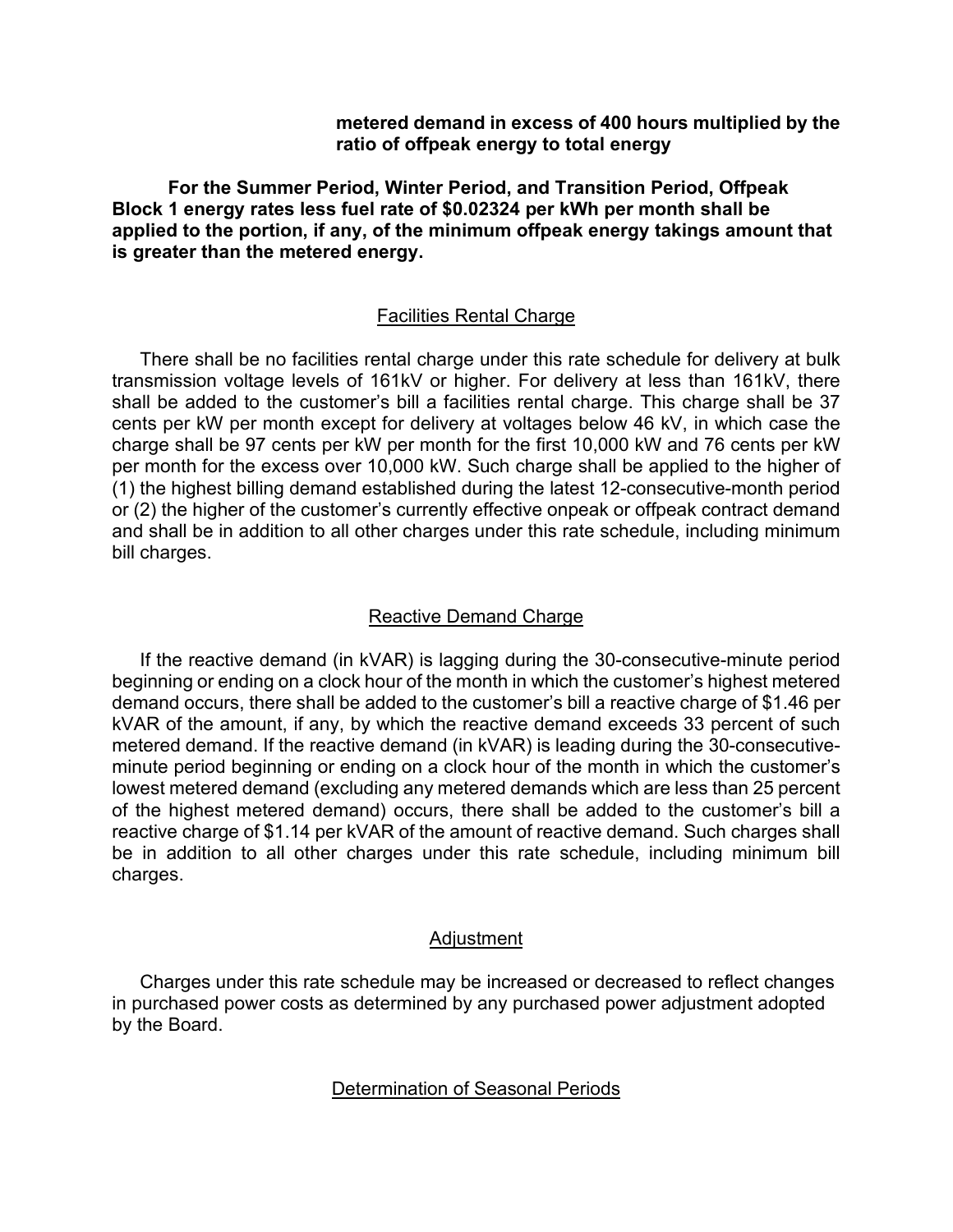Summer Period shall mean the June, July, August, and September billing months. Winter Period shall mean the December, January, February, and March billing months. Transition Period shall mean the April, May, October, and November billing months. The Seasonal Periods under this rate schedule are subject to change by KUB. In the event KUB determines that changed Seasonal Periods are appropriate, such decision shall be made at least 11 months prior to the effective date of such changed periods, and KUB shall promptly notify customer.

# Determination of Onpeak and Offpeak Hours

Except for Saturdays, Sundays, November 1, and the weekdays that are observed as Federal holidays for New Year's Day, Memorial Day, Independence Day, Labor Day, Thanksgiving Day, and Christmas Day, onpeak hours for each day shall for purposes of this rate schedule be 1 p.m. to 7 p.m. during the months of April, May, June, July, August, September and October and from 4 a.m. to 10 a.m. during the months of January, February, March, November, and December. All other hours of each day that are not otherwise defined as onpeak hours and all hours of such excepted days shall be offpeak hours. Such times shall be Central Standard Time or Central Daylight Time, whichever is then in effect. Said onpeak and offpeak hours are subject to change by KUB. In the event KUB determines that such changed onpeak and offpeak hours are appropriate, such decision shall be made at least 11 months prior to the effective date of such changed hours, and KUB shall promptly notify customer.

# Determination of Onpeak and Offpeak Demands, Maximum Metered Demand, and Energy Amounts

The onpeak and offpeak kWh for any month shall be the energy amounts taken during the respective hours of the month designated under this rate schedule as onpeak and offpeak hours; provided, however, that notwithstanding the metered energy amount, the offpeak energy for any month shall in no case be less than the product of (1) the offpeak billing demand as calculated in the last sentence of the paragraph below and (2) 110 hours (reflecting a 15 percent load factor applied to the average number of hours in a month).

KUB shall meter the onpeak and offpeak demands in kW of all customers taking service under this rate schedule. The onpeak metered demand and offpeak metered demand for any month shall be determined separately for the respective hours of the month designated under this rate schedule as onpeak and offpeak hours and in each case shall be the highest average during any 30-consecutive-minute period beginning or ending on a clock hour of the month of the load metered in kW, and, except as provided below in this section, such amounts shall be used as the onpeak and offpeak billing demands.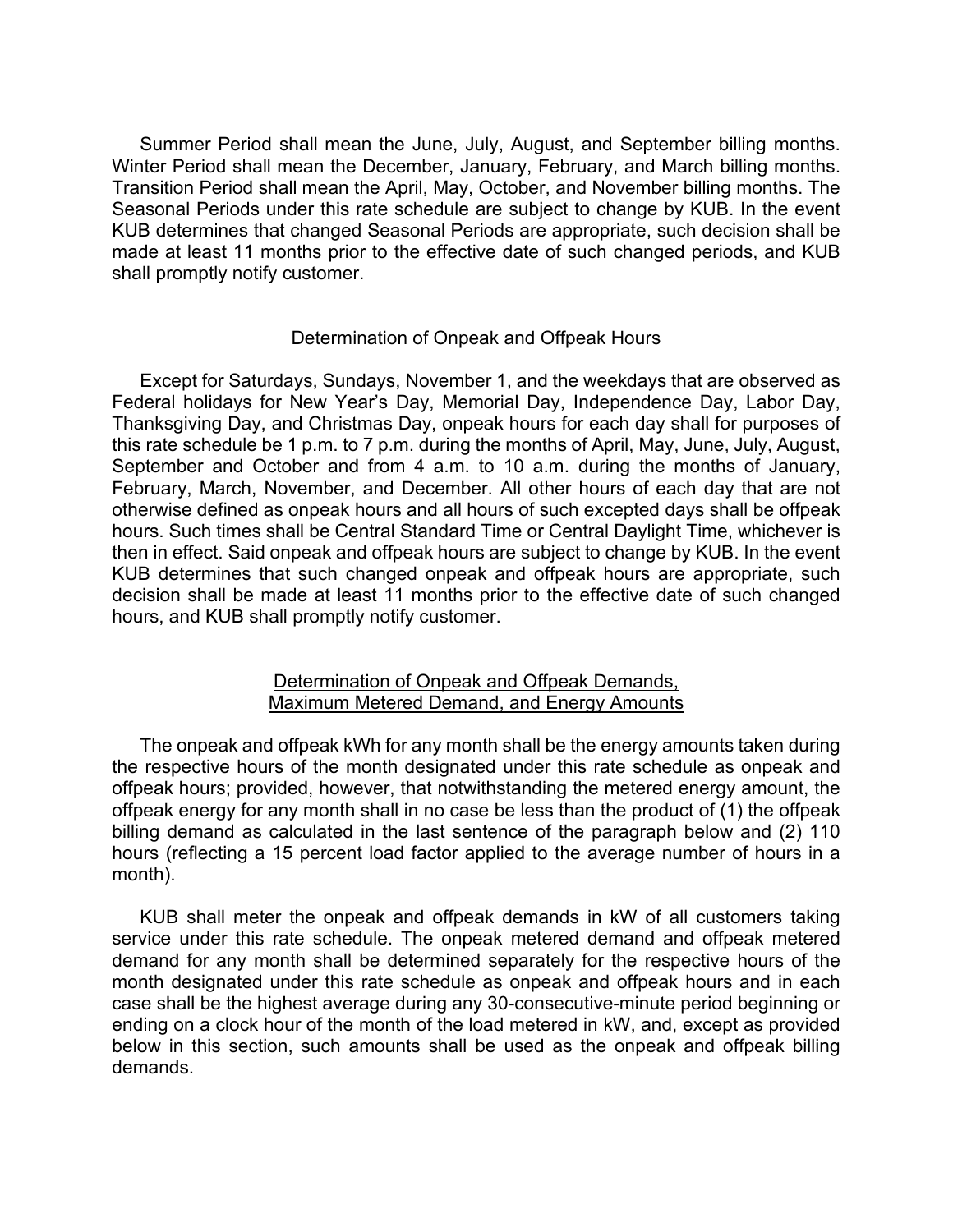The maximum billing demand for any month shall be the higher of (1) the highest onpeak billing demand in the month or (2) the highest offpeak billing demand in the month. The onpeak billing demand shall in no case be less than the sum of (1) 30 percent of the first 5,000 kW and (2) 40 percent of any kW in excess of 5,000 kW of the higher of the currently effective onpeak contract demand or the highest onpeak billing demand established during the preceding 12 months. The offpeak billing demand shall in no case be less than the sum of (1) 30 percent of the first 5,000 kW and (2) 40 percent of any kW in excess of 5,000 kW of the higher of the currently effective offpeak contract demand or the highest offpeak billing demand established during the preceding 12 months.

# Minimum Bill

The monthly bill under this rate schedule, excluding any facilities rental charges and any reactive charges, shall not be less than the sum of (1) the base customer charge and administrative charge, (2) the portion of the base demand charge, as adjusted (but excluding the additional portion thereof applicable to excess of billing demand over contract demand) applicable to onpeak billing demand applied to the customer's onpeak billing demand, (3) the portion of the base demand charge, as adjusted, (but excluding the additional portion thereof applicable to excess of billing demand over contract demand) applicable to maximum billing demand applied to the customer's maximum billing demand, (4) the base onpeak energy charge, as adjusted, applied to the customer's onpeak energy takings, and (5) the base offpeak energy charge, as adjusted, applied to the higher of customer's actual offpeak energy takings or the minimum offpeak energy takings amount provided for in the first paragraph of the section of this rate schedule entitled "Determination of Onpeak and Offpeak Demands, Maximum Metered Demand, and Energy Amounts". Notwithstanding the foregoing, any fuel cost that is included in *any purchased power adjustment adopted by the Board* shall not be applied to any billed offpeak energy that exceeds the metered offpeak energy.

KUB may require minimum bills higher than those stated above.

# Contract Requirement

KUB shall require contracts for all service provided under this rate schedule. The contract shall be for an initial term of at least five years and any renewals or extensions of the initial contract shall be for a term of at least one year; after ten years of service, any such contract for the renewal or extension of service may provide for termination upon not less than four months notice. The customer shall contract for its maximum requirements, which shall not exceed the amount of power capable of being used by customer, and KUB shall not be obligated to supply power in greater amount at any time than the customer's currently effective onpeak or offpeak contract demand. If the customer uses any power other than that supplied by KUB under this rate schedule, the contract may include other special provisions. The rate schedule in any power contract